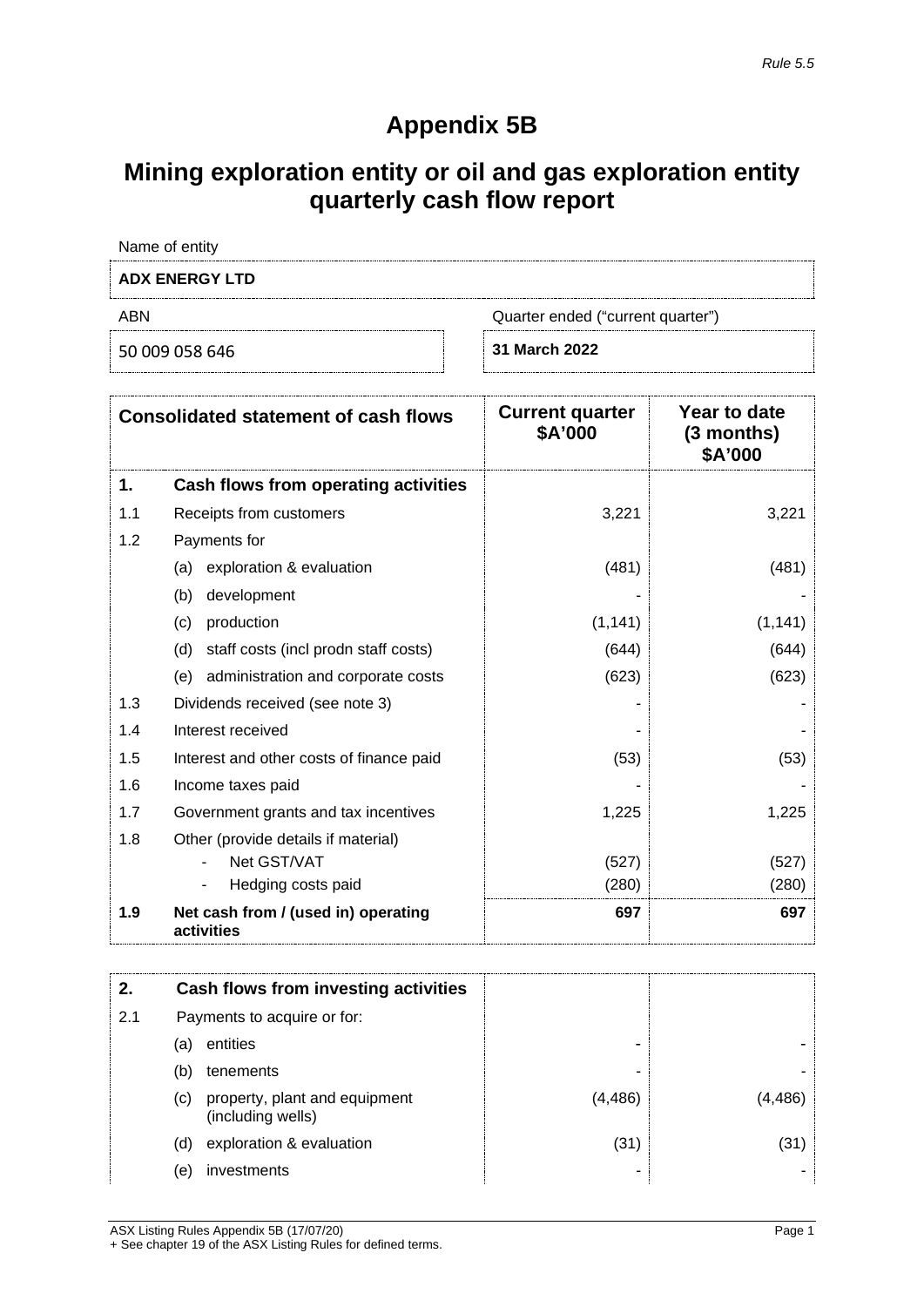| <b>Consolidated statement of cash flows</b>              |                                                                                      | <b>Current quarter</b><br>\$A'000 | Year to date<br>$(3$ months)<br>\$A'000 |
|----------------------------------------------------------|--------------------------------------------------------------------------------------|-----------------------------------|-----------------------------------------|
|                                                          | (f)<br>other non-current assets                                                      |                                   |                                         |
| 2.2                                                      | Proceeds from the disposal of:                                                       |                                   |                                         |
|                                                          | entities<br>(a)                                                                      |                                   |                                         |
|                                                          | (b)<br>tenements                                                                     |                                   |                                         |
|                                                          | property, plant and equipment<br>(c)                                                 |                                   |                                         |
|                                                          | (d)<br>investments                                                                   |                                   |                                         |
|                                                          | other non-current assets<br>(e)                                                      |                                   |                                         |
| 2.3                                                      | Cash flows from loans to other entities                                              |                                   |                                         |
| 2.4                                                      | Dividends received (see note 3)                                                      |                                   |                                         |
| 2.5                                                      | Other (provide details if material) – Farm-in<br>contributions for Anshof well costs | 484                               | 484                                     |
| Net cash from / (used in) investing<br>2.6<br>activities |                                                                                      | (4,033)                           | (4,033)                                 |

| 3.   | Cash flows from financing activities                                                       |      |      |
|------|--------------------------------------------------------------------------------------------|------|------|
| 3.1  | Proceeds from issues of equity securities<br>(excluding convertible debt securities)       |      |      |
| 3.2  | Proceeds from issue of convertible debt<br>securities                                      |      |      |
| 3.3  | Proceeds from exercise of options                                                          |      |      |
| 3.4  | Transaction costs related to issues of equity<br>securities or convertible debt securities | (12) | (12) |
| 3.5  | Proceeds from borrowings                                                                   |      |      |
| 3.6  | Repayment of borrowings                                                                    |      |      |
| 3.7  | Transaction costs related to loans and<br>borrowings                                       |      |      |
| 3.8  | Dividends paid                                                                             |      |      |
| 3.9  | Other (provide details if material). Cash<br>secured for Bond.                             |      |      |
| 3.10 | Net cash from / (used in) financing<br>activities                                          | (12) | (12) |

|     | Net increase / (decrease) in cash and<br>cash equivalents for the period |       |  |
|-----|--------------------------------------------------------------------------|-------|--|
| 4.1 | Cash and cash equivalents at beginning of<br>period                      | 5.939 |  |
| 4.2 | Net cash from / (used in) operating<br>activities (item 1.9 above)       | 697   |  |
| 4.3 | Net cash from / (used in) investing activities<br>(item 2.6 above)       | 4,033 |  |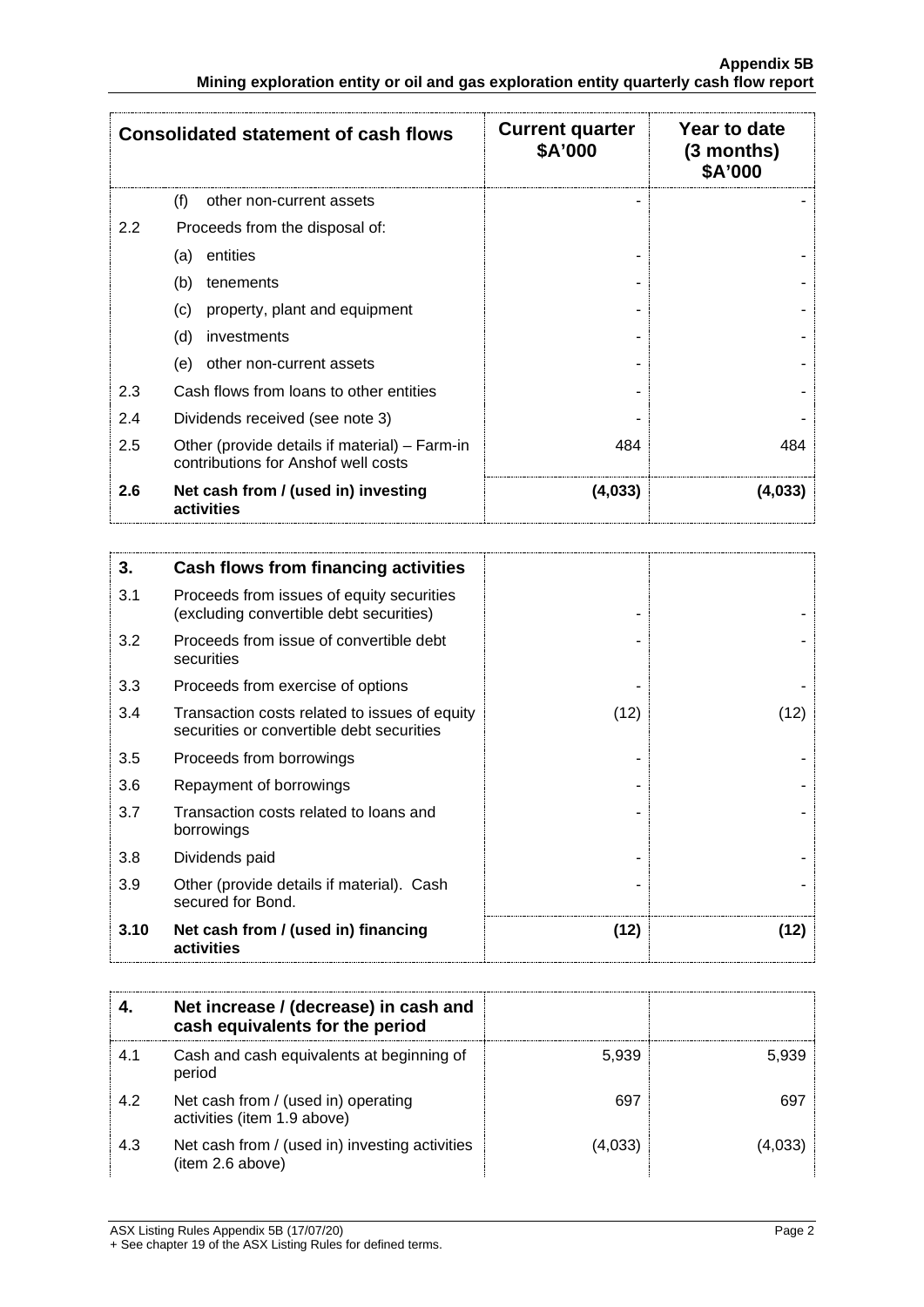| Consolidated statement of cash flows |                                                                     | <b>Current quarter</b><br>\$A'000 | Year to date<br>(3 months)<br><b>\$A'000</b> |
|--------------------------------------|---------------------------------------------------------------------|-----------------------------------|----------------------------------------------|
| 4.4                                  | Net cash from / (used in) financing activities<br>(item 3.10 above) | (12)                              |                                              |
| 4.5                                  | Effect of movement in exchange rates on<br>cash held                | (102)                             |                                              |
| 4.6                                  | Cash and cash equivalents at end of<br>period                       | 2.489                             |                                              |

| 5   | Reconciliation of cash and cash<br>equivalents<br>at the end of the quarter (as shown in the<br>consolidated statement of cash flows) to the<br>related items in the accounts | <b>Current quarter</b><br>\$A'000 | <b>Previous quarter</b><br>\$A'000 |
|-----|-------------------------------------------------------------------------------------------------------------------------------------------------------------------------------|-----------------------------------|------------------------------------|
| 5.1 | <b>Bank balances</b>                                                                                                                                                          | 2.489                             | 5.939                              |
| 5.2 | Call deposits                                                                                                                                                                 |                                   |                                    |
| 5.3 | <b>Bank overdrafts</b>                                                                                                                                                        |                                   |                                    |
| 5.4 | Other (provide details)                                                                                                                                                       |                                   |                                    |
| 5.5 | Cash and cash equivalents at end of<br>quarter (should equal item 4.6 above)                                                                                                  | 2.489                             | 5.939                              |

| 6.                                                                                                                                                          | Payments to related parties of the entity and their<br>associates                          | <b>Current quarter</b><br><b>\$A'000</b> |  |
|-------------------------------------------------------------------------------------------------------------------------------------------------------------|--------------------------------------------------------------------------------------------|------------------------------------------|--|
| 6.1                                                                                                                                                         | Aggregate amount of payments to related parties and their<br>associates included in item 1 | 168                                      |  |
| 6.2                                                                                                                                                         | Aggregate amount of payments to related parties and their<br>associates included in item 2 |                                          |  |
| Note: if any amounts are shown in items 6.1 or 6.2, your quarterly activity report must include a description of, and an<br>explanation for, such payments. |                                                                                            |                                          |  |
|                                                                                                                                                             | Payment of director fees and consulting fees \$157,146.                                    |                                          |  |
|                                                                                                                                                             | Office Rental \$10,400 (excluding GST).                                                    |                                          |  |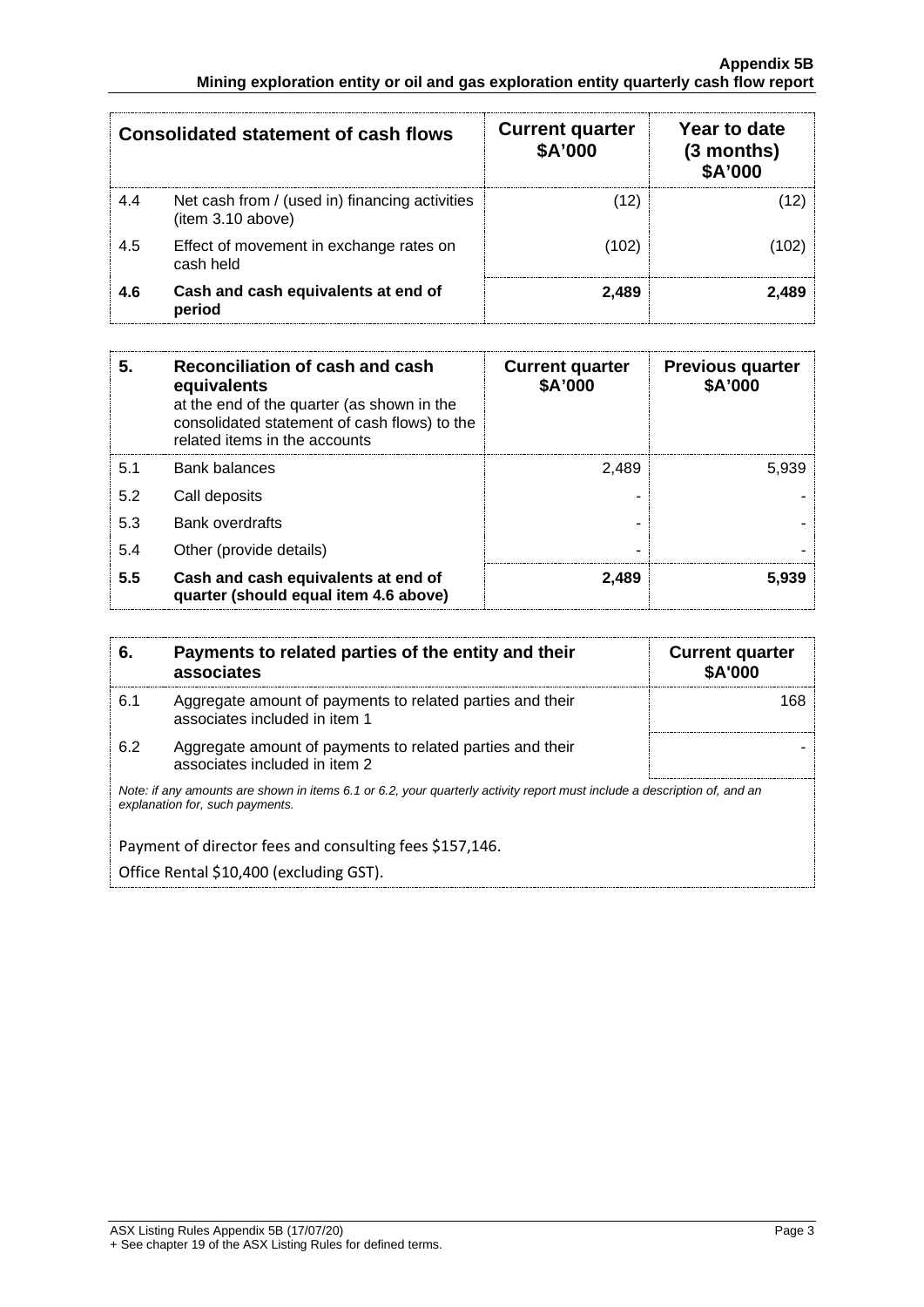| 7.                                                                                                                                                         | <b>Financing facilities</b><br>Note: the term "facility' includes all forms of financing<br>arrangements available to the entity.<br>Add notes as necessary for an understanding of the<br>sources of finance available to the entity.                                                                                                                                                                                                                                     | <b>Total facility</b><br>amount at quarter<br>end<br>\$A'000 | Amount drawn at<br>quarter end<br>\$A'000 |
|------------------------------------------------------------------------------------------------------------------------------------------------------------|----------------------------------------------------------------------------------------------------------------------------------------------------------------------------------------------------------------------------------------------------------------------------------------------------------------------------------------------------------------------------------------------------------------------------------------------------------------------------|--------------------------------------------------------------|-------------------------------------------|
| 7.1                                                                                                                                                        | Loan facilities                                                                                                                                                                                                                                                                                                                                                                                                                                                            | 4,311                                                        | 4,311                                     |
| 7.2                                                                                                                                                        | Credit standby arrangements                                                                                                                                                                                                                                                                                                                                                                                                                                                |                                                              |                                           |
| 7.3                                                                                                                                                        | Other (please specify)                                                                                                                                                                                                                                                                                                                                                                                                                                                     |                                                              |                                           |
| 7.4                                                                                                                                                        | <b>Total financing facilities</b>                                                                                                                                                                                                                                                                                                                                                                                                                                          | 4,311                                                        | 4,311                                     |
| 7.5                                                                                                                                                        | Unused financing facilities available at quarter end                                                                                                                                                                                                                                                                                                                                                                                                                       |                                                              |                                           |
| 7.6                                                                                                                                                        | Include in the box below a description of each facility above, including the lender, interest<br>rate, maturity date and whether it is secured or unsecured. If any additional financing<br>facilities have been entered into or are proposed to be entered into after quarter end,<br>include a note providing details of those facilities as well.                                                                                                                       |                                                              |                                           |
|                                                                                                                                                            | Loan Notes<br>A\$3.062 mil Loan Notes. In October 2019, 35 loan notes of \$100,000 each totalling A\$3.5<br>million were issued (refer ASX announcement 14/10/19). Interest is payable quarterly at 6%<br>per annum. The loan notes are unsecured. On 26 May 2021 and 26 November 2021, ADX<br>repaid \$437,500 of the Loan Notes (total repaid \$875,000). Repayments of the balance are<br>due as follows:<br>\$437,500 on 26/05/2022; and<br>\$2,187,500 on 26/11/2022. |                                                              |                                           |
|                                                                                                                                                            | Bank Loans - Austria<br>ADX Group (through its subsidiary, ADX VIE GmbH) has a loan facility guaranteed by the                                                                                                                                                                                                                                                                                                                                                             |                                                              |                                           |
| Austrian state and executed by Volksbank. EUR 120,000 collateral is held in an ADX VIE<br>GmbH account with Volksbank. The facility consists of two parts: |                                                                                                                                                                                                                                                                                                                                                                                                                                                                            |                                                              |                                           |
|                                                                                                                                                            | - EUR 500,000, zero interest, payback starts 30 June 2022 and ends latest 31 December<br>2024; and<br>- EUR 630,000, 1% interest, same payback terms as above.                                                                                                                                                                                                                                                                                                             |                                                              |                                           |

| 8.  | Estimated cash available for future operating activities                                                                                                                                                                        | <b>SA'000</b> |
|-----|---------------------------------------------------------------------------------------------------------------------------------------------------------------------------------------------------------------------------------|---------------|
| 8.1 | Net cash from / (used in) operating activities (item 1.9)                                                                                                                                                                       | 697           |
| 8.2 | (Payments for exploration & evaluation classified as investing<br>activities) (item $2.1(d)$ )                                                                                                                                  |               |
| 8.3 | Total relevant outgoings (item $8.1$ + item $8.2$ )                                                                                                                                                                             | (666)         |
| 8.4 | Cash and cash equivalents at quarter end (item 4.6)                                                                                                                                                                             | 2,489         |
| 8.5 | Unused finance facilities available at quarter end (item 7.5)                                                                                                                                                                   |               |
| 8.6 | Total available funding (item $8.4 +$ item $8.5$ )                                                                                                                                                                              | 2.489         |
| 8.7 | Estimated quarters of funding available (item 8.6 divided by<br>item $8.3$ )                                                                                                                                                    | N/A           |
|     | Note: if the entity has reported positive relevant outgoings (ie a net cash inflow) in item 8.3, answer item 8.7 as "N/A".<br>Otherwise, a figure for the estimated quarters of funding available must be included in item 8.7. |               |
| 8.8 | If item 8.7 is less than 2 quarters, please provide answers to the following questions:                                                                                                                                         |               |
|     | 8.8.1<br>Does the entity expect that it will continue to have the current level of net operating<br>cash flows for the time being and, if not, why not?                                                                         |               |
|     | Answer:                                                                                                                                                                                                                         |               |

ASX Listing Rules Appendix 5B (17/07/20) Page 4 + See chapter 19 of the ASX Listing Rules for defined terms.